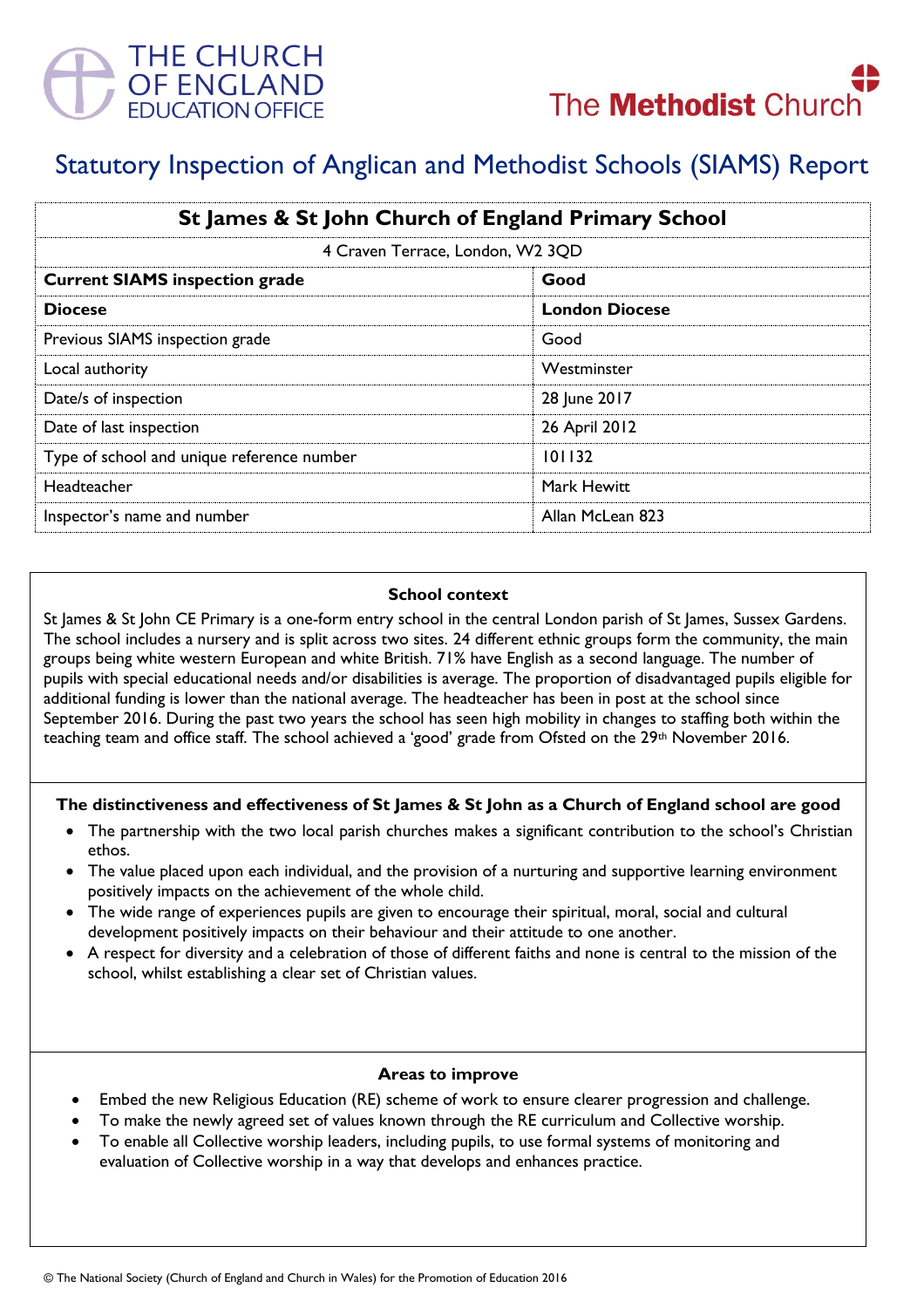## **The school, through its distinctive Christian character, is good at meeting the needs of all learners**

The school ensures that it serves the local community through an admissions policy that seeks to include those of all faiths within the local community. The school's creed is well established and focuses on the values of 'love, wisdom, respect, care and happiness'. The creed is known and understood by all members of the school community and each of the values within the creed are linked explicitly to Bible verses. Parents describe these values as 'the seeds that are sown in childhood which provide the moral values and wisdom for the future'. All members of the school community thrive in this nurturing and caring environment and this is reflected in their academic success. Overall achievement is strong and shows continued improvement.

Pupils clearly enjoy coming to school and the staff team works hard to engage with families. As a result attendance figures are slightly above the national average. Great value is placed on each member of the whole school community. Religious education provides pupils with opportunities to discuss similarities and differences between the different faiths represented in this diverse school community. This has created a culture where pupils show a high level of respect for one another and their beliefs. When speaking about the school, both parents and children refer to the feeling of being part of a 'small village community in the heart of a big city', emphasising how the Christian character of the school creates a culture where staff demonstrate a high level of care to everyone in the community. This reflects the school vision of 'A commitment to a living Christian faith... recognising and affirming the full diversity of our school community'.

The school is also actively involved in a great deal of charity work led by the pupils through the work of the school council, such as the recent NSPCC fundraising event. Pupils' spiritual, moral, social and cultural development is extremely well supported through the act of daily worship and reflection time and the offer of a wide curriculum. Special events such as the International day and poetry competition take place in the church and as a result strengthen the relationship between the school, church and the local community.

## **The impact of collective worship on the school community is good**

Collective worship is central to school life and makes a positive impact on the school community. Worship is jointly planned by the leadership team and the clergy. Themes include links to the RE curriculum and the key Christian festivals which are celebrated at both St James and St John Churches. The school should give further consideration as to how collective worship could be used to reflect the school's newly established Christian values throughout the year.

The school is very well supported by clergy from the churches of St James and St John. As a result pupils develop a secure knowledge and understanding of the Christian faith including an age appropriate understanding of more complex Christian beliefs such as that of God as Father, Son and Holy Spirit. Parents too appreciate the support and visible presence of the clergy. They comment positively on the unique skills that members of the clergy bring to collective worship, and their ability to engage with children's questions sensitively and appropriately.

During their daily act of worship, pupils are given regular opportunities to pause and reflect upon biblical teaching, often resulting in practical acts of service to others within the school and beyond. This can be seen during a recent act of collective worship, held in response to the Grenfell disaster, which is local to many of the families. Pupils spoke of the impact this had on them and how they had raised money to provide support for families.

Worship is specifically Christian but it is also inclusive of the whole school community. Parents of all faiths and none believe it is an important part of school life and provides children with clear moral guidance. As a result there are no withdrawals from collective worship. Prayer is an important part of school life and is naturally woven throughout the school day. Regular opportunities for both personal and collective prayer are given. Children's prayers are written on paper leaves in the classroom and shared during collective worship. Consideration has been given to secure a learning environment that encourages pupil's spiritual, moral, social and cultural development. The staff and governors have developed some formal systems for monitoring and evaluating the effectiveness of collective worship. The school should now consider how all worship leaders, including the pupils, can be fully involved in the monitoring and evaluation process in order to see an even greater impact on the quality of collective worship.

## **The effectiveness of the religious education is good**

Religious education has gained a higher profile within the school this academic year and pupils clearly enjoy the subject. Standards of attainment are generally in line with national expectations and consistent with standards in